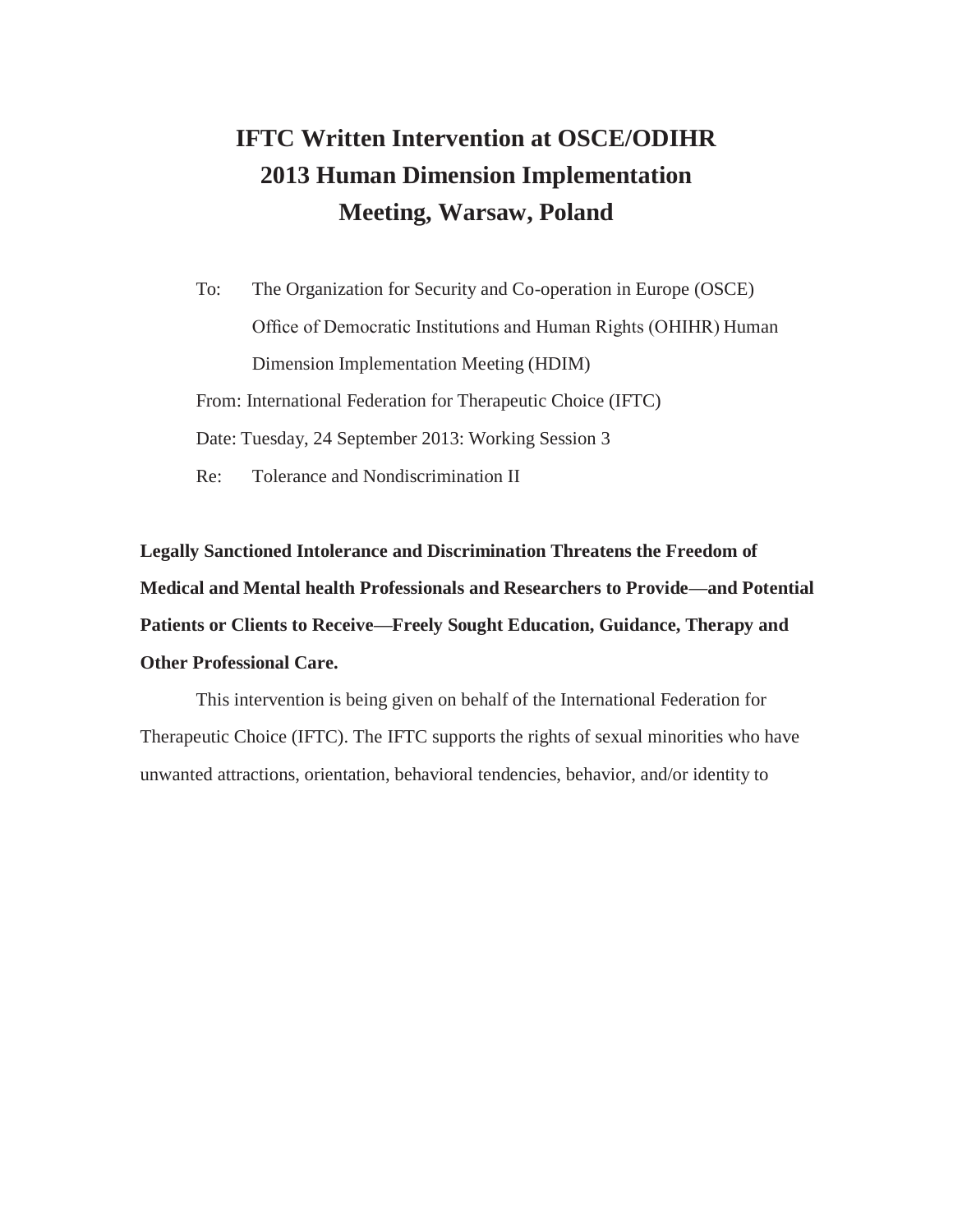receive competent professional guidance and therapeutic care. The IFTC also supportsthe rights of medical and mental health professionals to offer that care (see www.therapeuticchoice.org).

Central Recommendation to Participating States of the OSCE:

To draft legislation to safeguard the freedom of:

- 1. Minor and adult persons to receive freely sought professional care in order to eliminate, diminish, or manage unwanted sexual minority feelings, behavior, and/ or identity.
- 2. Medical and mental health practitioners, educators, and researchers to offer professional education, guidance, and therapy to minors (with the support of their parents) and adults who freely choose such care in order to eliminate, diminish, and/or manage any unwanted sexual minority feelings, behavior, and/or identity.

*Some* sexual minorities find their attractions, orientation, behavioral tendencies, behavior, and/or identity unwanted. Some of these people *freely choose* or have *freely chosen* to seek professional guidance and therapeutic assistance to avoid basing their relational and sexual lives according to their sexual minority attractions, behaviors, orientations, and/or identifications. More than one hundred years of clinical reports and other research literature document that some persons *have* been successful in achieving this goal *without* undo harm. Please refer to the first volume and the summary of the *Journal of Human Sexuality,* which reviews the clinical and scientific literature on this issue. (Both may be downloaded at<http://narth.com/> 2013/02/journal-of-humansexuality-volume-1-complete-text/)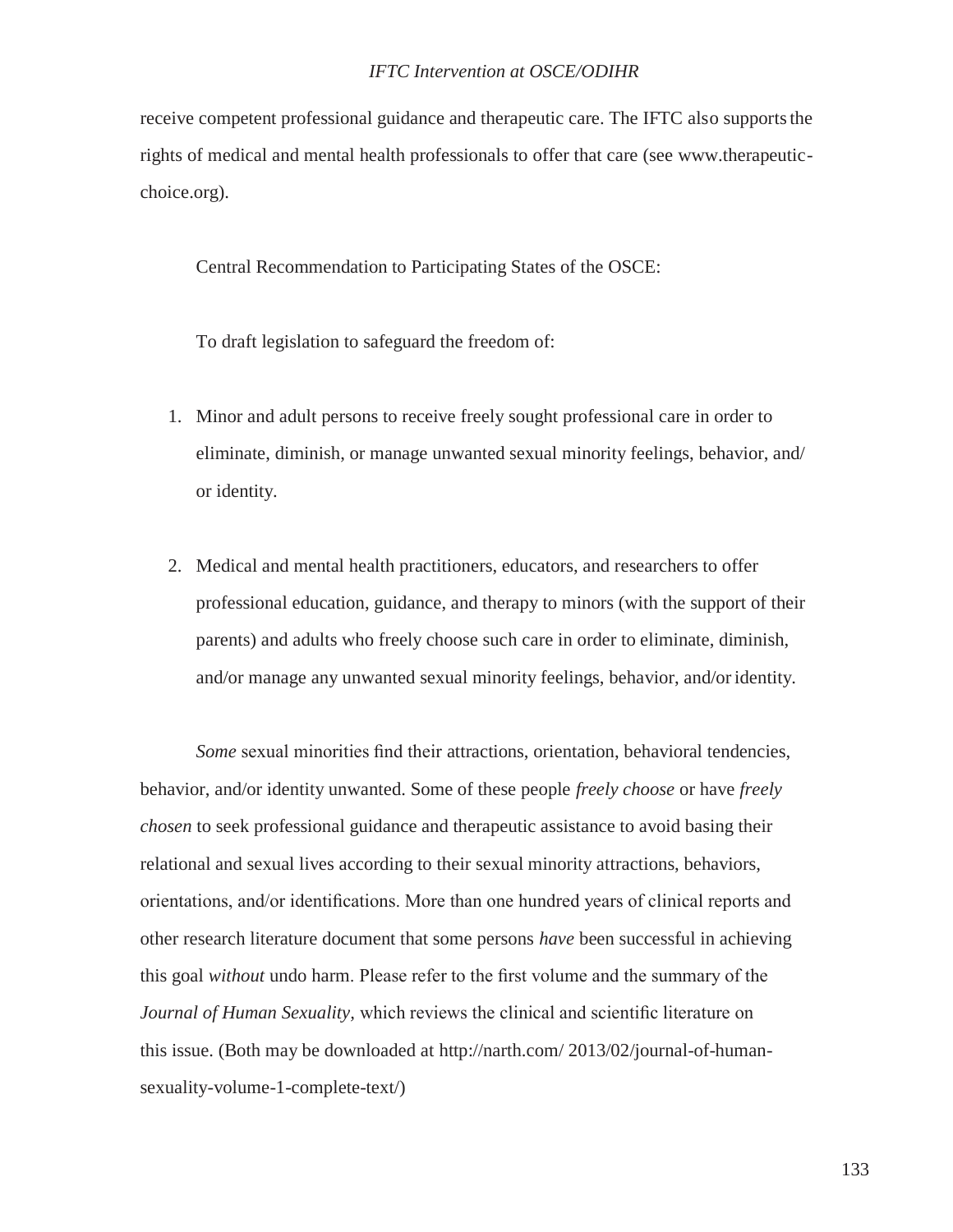Medical and mental health professionals who educate and offer guidance and therapeutic services to people with unwanted sexual minority concerns are experiencing an increasing amount of legally sanctioned intolerance and discrimination. Laws have recently been passed in the states of California and New Jersey (in the United States) that revoke the professional license of medical and mental health professionals who attempt to treat minors with unwanted sexual orientation, feelings, behaviors, and identities.

Such legislation and the ideological bias motivating it claim in effect that minors who receive such professional care—called "Sexual Orientation Change Efforts" (SOCE)—will be invariably and severely "harmed" in the process. As a result of that rationale, opponents claim, SOCE is considered intrinsically unethical and no medical or mental health professional may practice it ethically.

Such claims of harm are based on the ideologically biased and irresponsible use of scientific reports and professional opinions. If allowed by the courts to be enforced, such intolerance and discrimination not only will hinder professional practice, but will also hinder the freedom of minors (with the support of their parents) to receive health care, guidance, and education from these professionals—health care that the minors themselves and their parents have determined is necessary for the minors' health and well-being.

I offer some points for further clarification:

**I. Concerning California SB 1172:** On September 29, 2012, California governor Jerry Brown signed a law that had passed both houses of the California State Legislature. In its original form, the law proposed to prevent or significantly limit "mental health provider(s)" from engaging "in sexual orientation change efforts (SOCE)" with adults as well as with children (defined as persons under 18 years of age). But the bill that was signed into law limited the provision of services only to "a patient under 18 years of age." For the purpose of this law, "sexual orientation change efforts" are defined as any "efforts to change behaviors or

134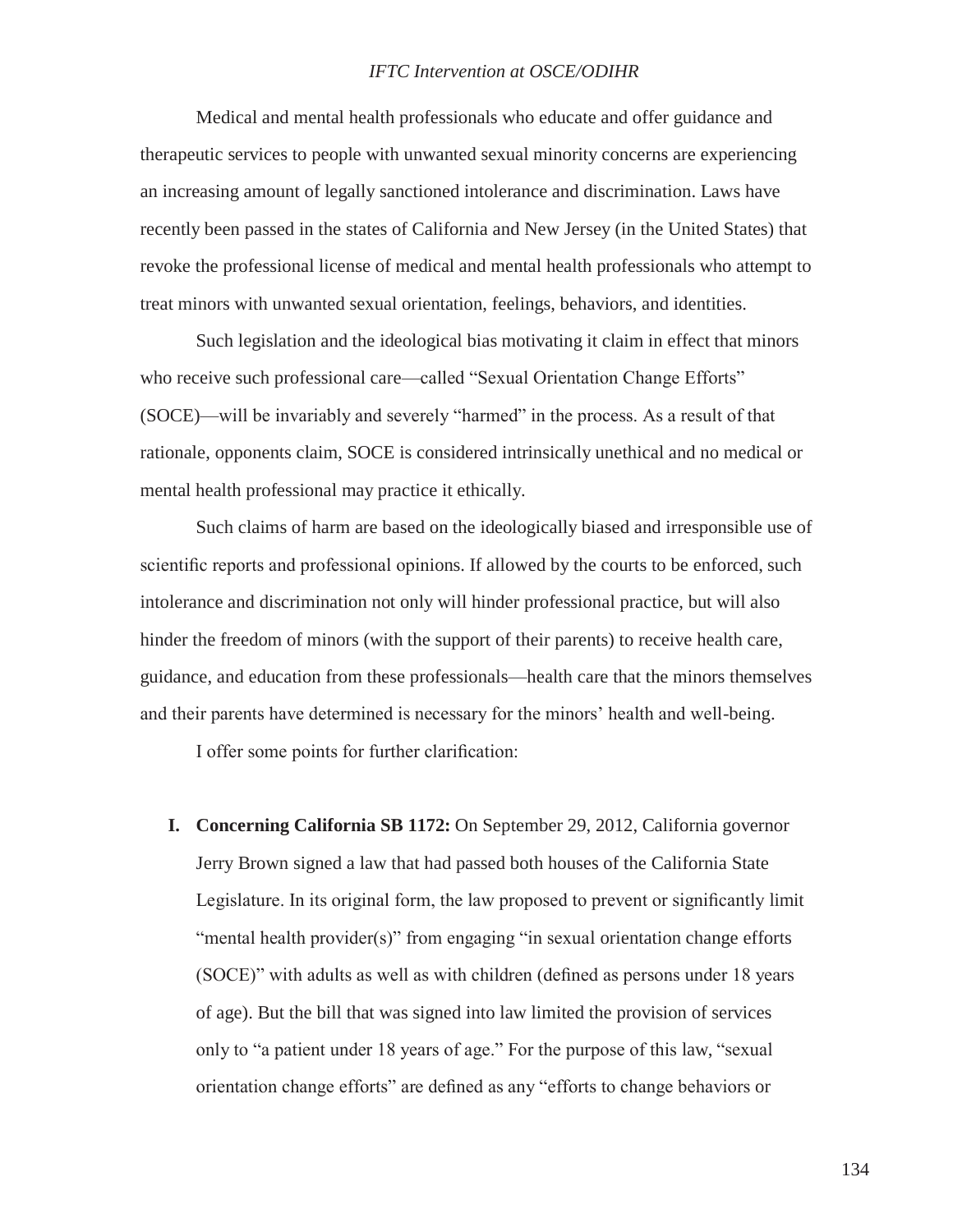gender expressions, or to eliminate or reduce sexual or romantic attractions or feelings toward individuals of the same sex."

- SB 1172 depended heavily on the 2009 *Report of the American Psychological Association (APA) Task Force on Appropriate Therapeutic Responses to Sexual Orientation* [\(http://www.apa.org/pi/lgbt/ r](http://www.apa.org/pi/lgbt/)esources/sexual-orientation. aspx). As its primary rationale, the law cites the 2009 *Report of The American Psychological Association* in which a task force on Appropriate Therapeutic Responses to Sexual Orientation concluded "that sexual orientation change efforts can pose critical health risks to lesbian, gay, and bisexual people." In fact, the credibility for the harm is nonexistent. There is no objective evidence that any harm even occurred.
- In reality, the APA task force report actually concluded: "There are no scientifically rigorous studies of recent SOCE that would enable us to make a definitive statement about whether recent SOCE is safe or harmful and for whom" (*Report of the American Psychological Association Task Force on Appropriate Therapeutic Responses to Sexual Orientation,* [www.apa.org/pi/lgbc/publications/, 8](http://www.apa.org/pi/lgbc/publications/)3; cf. *The (Complete) Lack of a Scientific Basis for Banning Sexual-Orientation Change Efforts with Minors,* [http://narth.com/2012/08/the-complete-lack-of-a-scientific](http://narth.com/2012/08/the-complete-lack-of-a-scientiﬁc-)basis-for-banning/; *Fact-Checking California Senate Bill 72* and *California Senate Bill 72: A Scientific and Legislative Travesty,* both at [http://narth.](http://narth/) com/2012/05/california-senate-bill-1172-a-scientific-and-legislative-travesty/).

The 2009 APA task force report cited the Shidlo and Schroeder (2002) and Schroeder and Shidlo (2003) research in documenting the harm that may result from SOCE.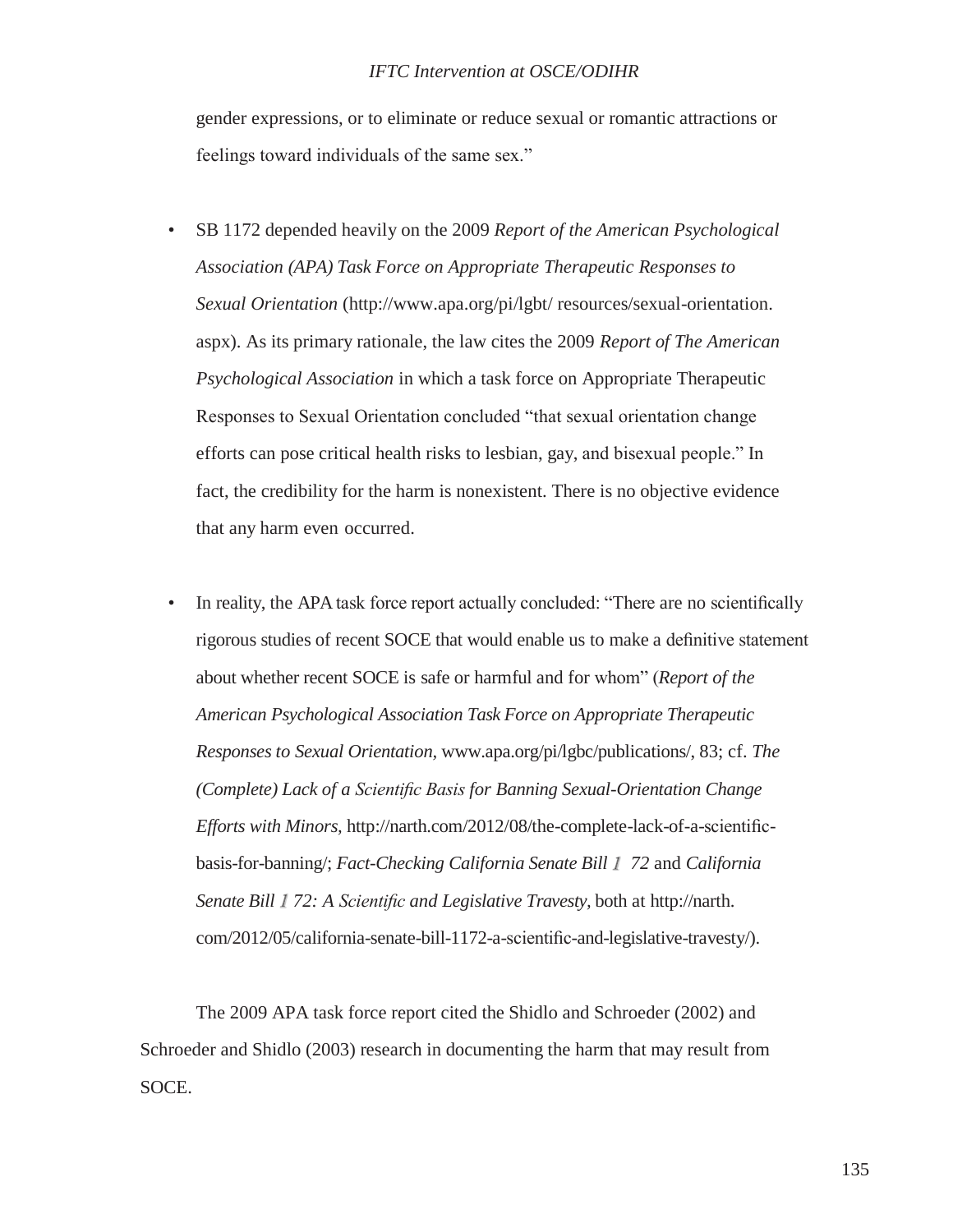This research is methodologically inadequate as a basis for banning SOCE or any approach to medical or mental health care. For example, in the Shidlo and Schroeder research, there is *no* evidence *other than* the interviewees' claims

- that those who claimed to be harmed after participating in SOCE *actually participated* in any SOCE.
- that they *actually experienced* the harms they claimed to have experienced.
- That if they did undergo SOCE and experienced the harms they claimed, that the harms occurred *as a result of,* or even *during or after,* the sessions of SOCE.
- that all or even some of them did not experience any of the problems they report either *before* they began SOCE or *during or after* the SOCE *for reasons nonrelated* to the SOCE.
- *from whom* they received SOCE (for example, a therapist, pastor, or some other person). In this study, the professional status of the reported SOCE providers was not identified.

Schroeder, M., & Shidlo, A. (2002). Ethical issues in sexual orientation conversion therapies. In A. Shidlo, M. Schroeder, & J. Drescher (Eds.), *Sexual conversion therapy: Ethical, clinical and research perspectives* (pp. 131–166). New York: Haworth.

Shidlo, A., & Schroeder, M. (2002). Changing sexual orientation: A consumer's report. *Professional Psychology: Research and Practice,* 33, 249–259. doi: 10.1037//0735-7028.33.3.249.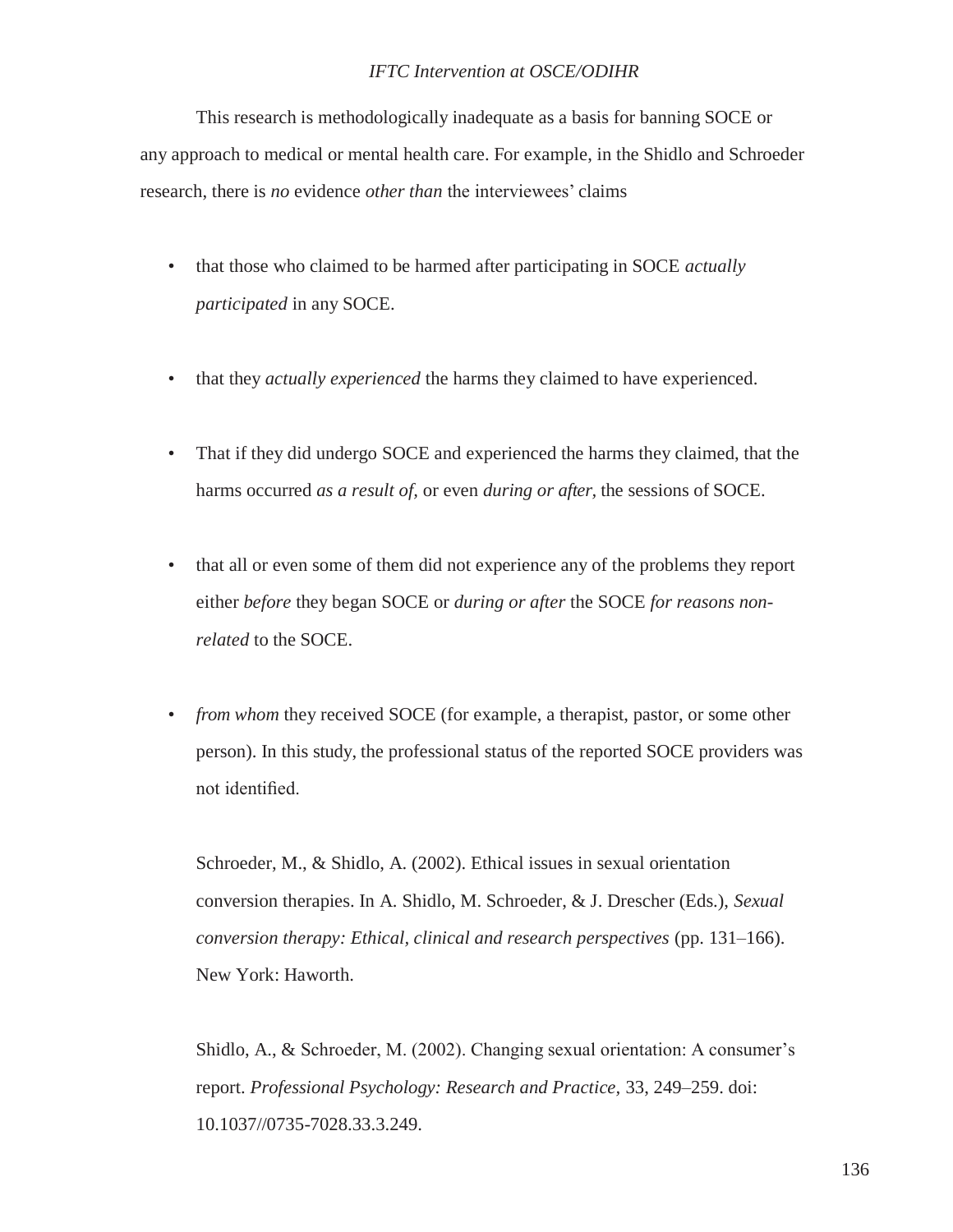• The APA and authors of CA SB 1172 ignored the clear caveat of the Shidlo and Schroeder authors about the limited generalizability of their study: *"The data presented in this study do not provide information on the incidence and prevalence of failure, success, harm, help, or ethical violations in conversion therapy"* (Shidlo & Schroeder, 2002, 250; emphasis in the original). "Conversion therapy" is one of several generic names given to SOCE.

> Christopher H. Rosik. (2012). Fact-Checking California Senate Bill 1172—Serious Inaccuracies and distortions abound: Are politicians willing to listen? Retrieved from<http://narth.com/2012/05/> californiasenate-bill-1172-a-scientific-and-legislative-travesty/

Christopher H. Rosik. (2012). California Senate Bill 1172: A scientific and legislative travesty—A look at the bill's misuse of science. Retrieved from <http://narth.com/2012/05/> california-senate-bill-1172-a-scientific-andlegislative-travesty/

Christopher H. Rosik. (2012). The (complete) lack of a scientific basis for banning sexual-orientation change efforts with minors: Claims by Sen. Lieu and SB 1172 of widespread harms to minors from SOCE represent rhetoric, not research. Retrieved from<http://narth.com/2012/08/> thecomplete-lack-of-a-scientific-basis-for-banning/

**II. Concerning New Jersey AB 3371:** On August 19, 2013, New Jersey governor Chris Christie signed into law AB 3371, which had previously been passed by both houses of the New Jersey State Legislature. Apparently learning from the experience with California's SB 1172, New Jersey AB 3371 was initially authored and subsequently passed only to prevent minors from receiving SOCE. Like the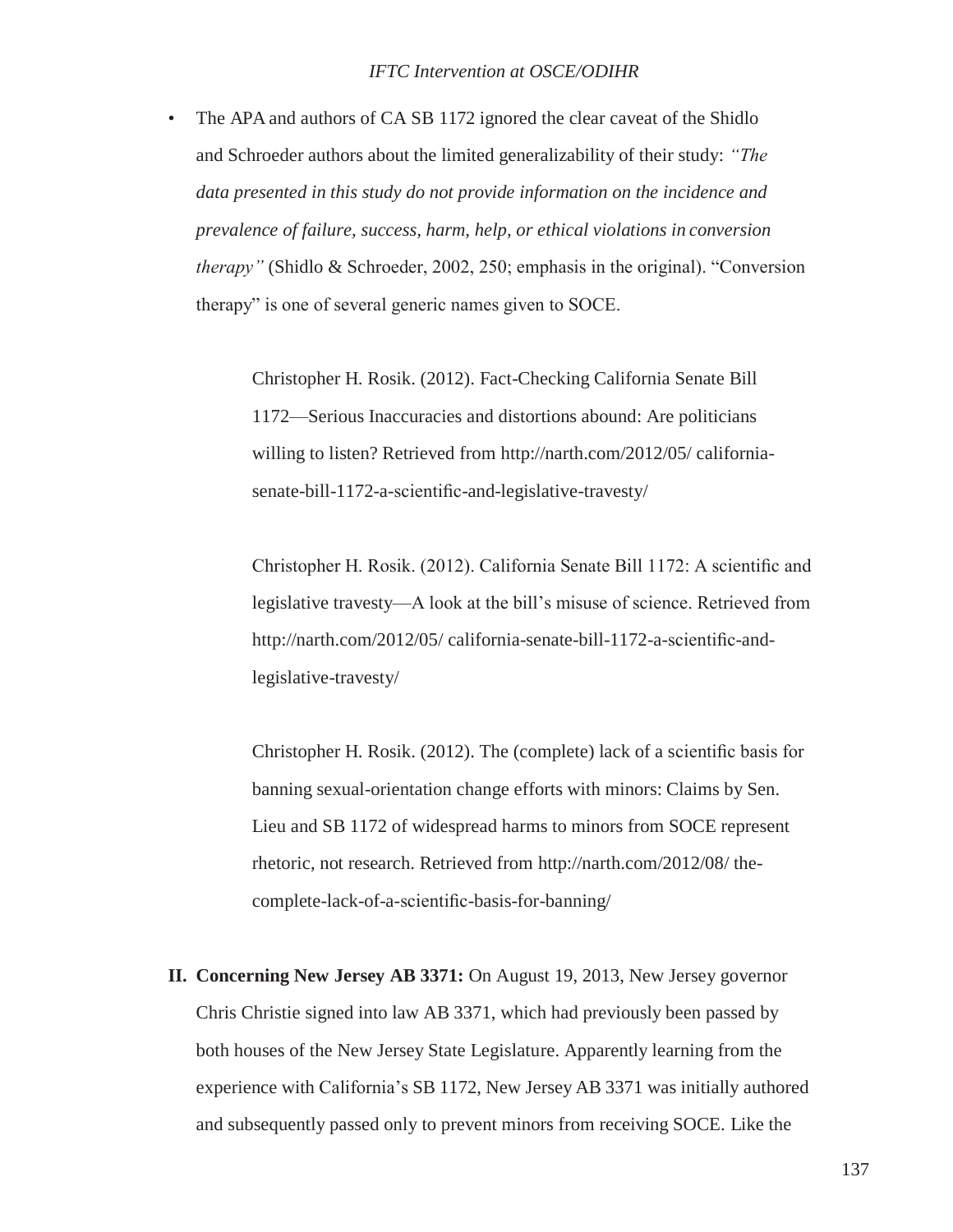California bill, this New Jersey bill cited as the best support for its claims for the harmfulness of SOCE a study that does not prove or show the harmfulness of SOCE.

- New Jersey AB 3371 cites a study by Ryan, Huebner, Diaz, and Sanchez (2009) in the respected journal *Pediatrics* as its best support for claims that SOCE in minors results in serious harm. It is evident that this study also contains many of the methodological limitations cited by the APA 2009 task force report that invalidates the scientific and professional literature supporting the efficacy of SOCE. In addition, like the Shidlo and Schroeder studies cited by theAPA 2009 task force report and California's SB 1172, the Ryan et al. (2009) study itself has significant methodological difficulties. These difficulties include:
	- Participants were not blind to the study purposes.
	- Apparent biases were made in the participant recruitment process.
	- Reliance on self-report measures had participants recalling experiences from the distant past.

Ryan, C., Huebner, D., Diaz, R. M., & Sanchez, J. (2009). Family rejection as a predictor of negative health outcomes in white and Latino lesbian, gay, and bisexual young adults. *Pediatrics,* 123, 346–352. doi: 10.1542/peds.2007-3524.

• Generalization difficulties are also created by the sample composition of Ryan et al. (2009). The sample is limited to young-adult non-Latino and Latino LGB persons. The APA task force (2009) noted that research on SOCE has "limited applicability to non-Whites, youth, or women" (p. 33), and that "no investigations are of children and adolescents exclusively, although adolescents are included in a very few samples" (p. 33). This means that it is inappropriate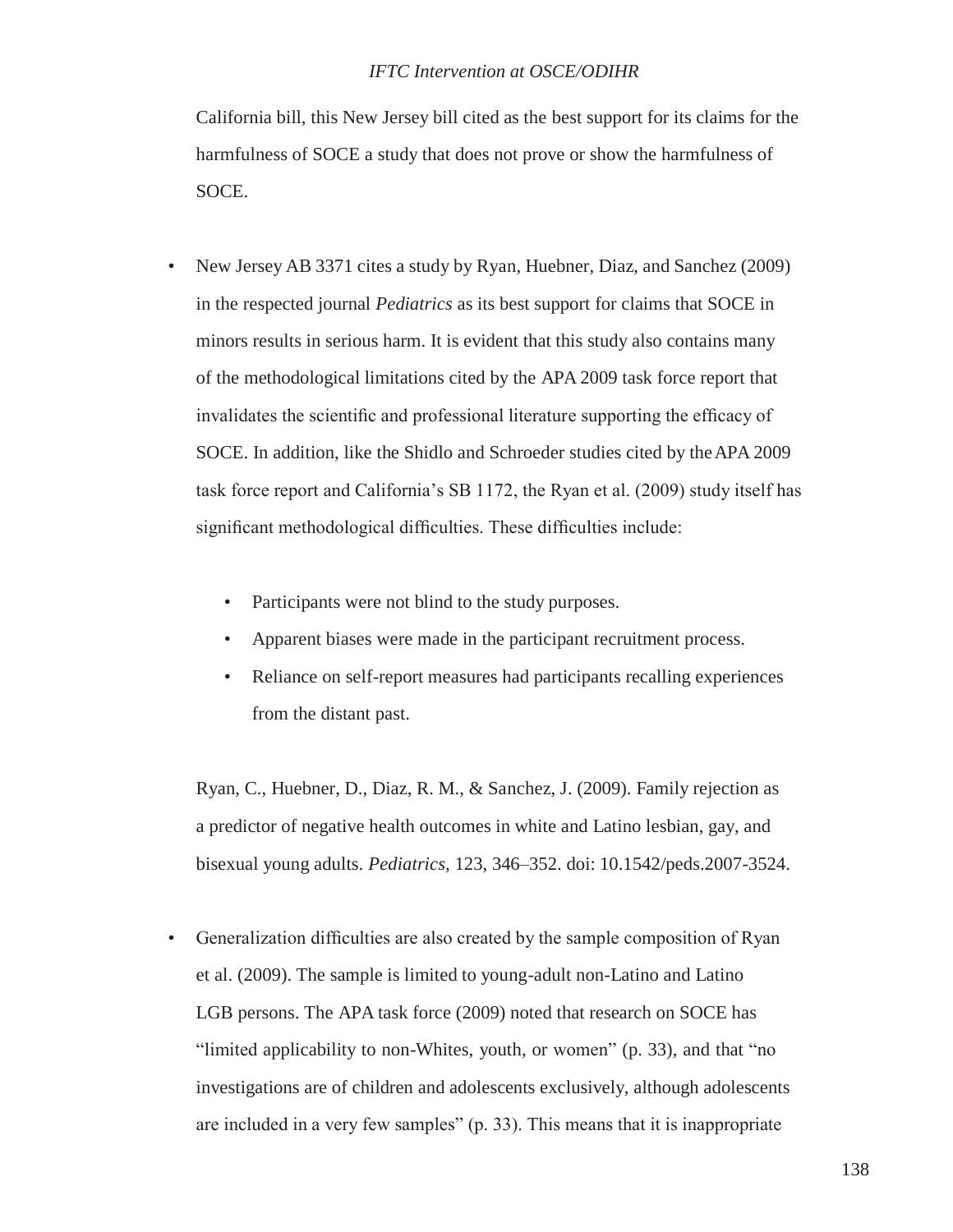to even generalize their findings in a manner that would cast aspersions on all SOCE experiences of minors, which again is precisely what AB 3371 is determined to do. In addition, Ryan et al. (2009) acknowledge that "given the cross-sectional nature of this study, we caution against making cause-effect interpretations from these findings" (p. 351).

# **III.Professional efforts to sanction SOCE illustrate unethical scientific and professional negligence.**

- Specifically, the APA has let SB 1172 declare uncorrected that the APA "task force concluded that sexual orientation change efforts can pose critical health risks to lesbian, gay, and bisexual people." The APA actually concluded, but has not corrected SB 1172 promoters, that: "[T]here are no scientifically rigorous studies of recent SOCE that would enable us to make a definitive statement about whether recent SOCE is safe or harmful and for whom" (*Report of the American Psychological Association Task Force on Appropriate Therapeutic Responses to Sexual Orientation* [\(http://www.apa.org/pi/lgbt/resources/therapeutic-response.](http://www.apa.org/pi/lgbt/resources/therapeutic-response) pdf), p. 83; cf. p. 67, 120).
- In general, in the 2009 APA task force report, the APA declared that therapist reports, as well as patient/client reports, showed that reports of patients/clients "benefitting" from SOCE were methodologically *unacceptable,* but that anecdotal reports of "harm" by alleged patients/clients *were* considered *acceptable.* These anecdotal reports were then used as evidence of harm. Other evidence of methodological and ideological biases have been reported as well.

James E. Phelan, Arthur Goldberg, and Christopher Doyle. (2012). A critical evaluation of the Report of the Task Force on Appropriate

139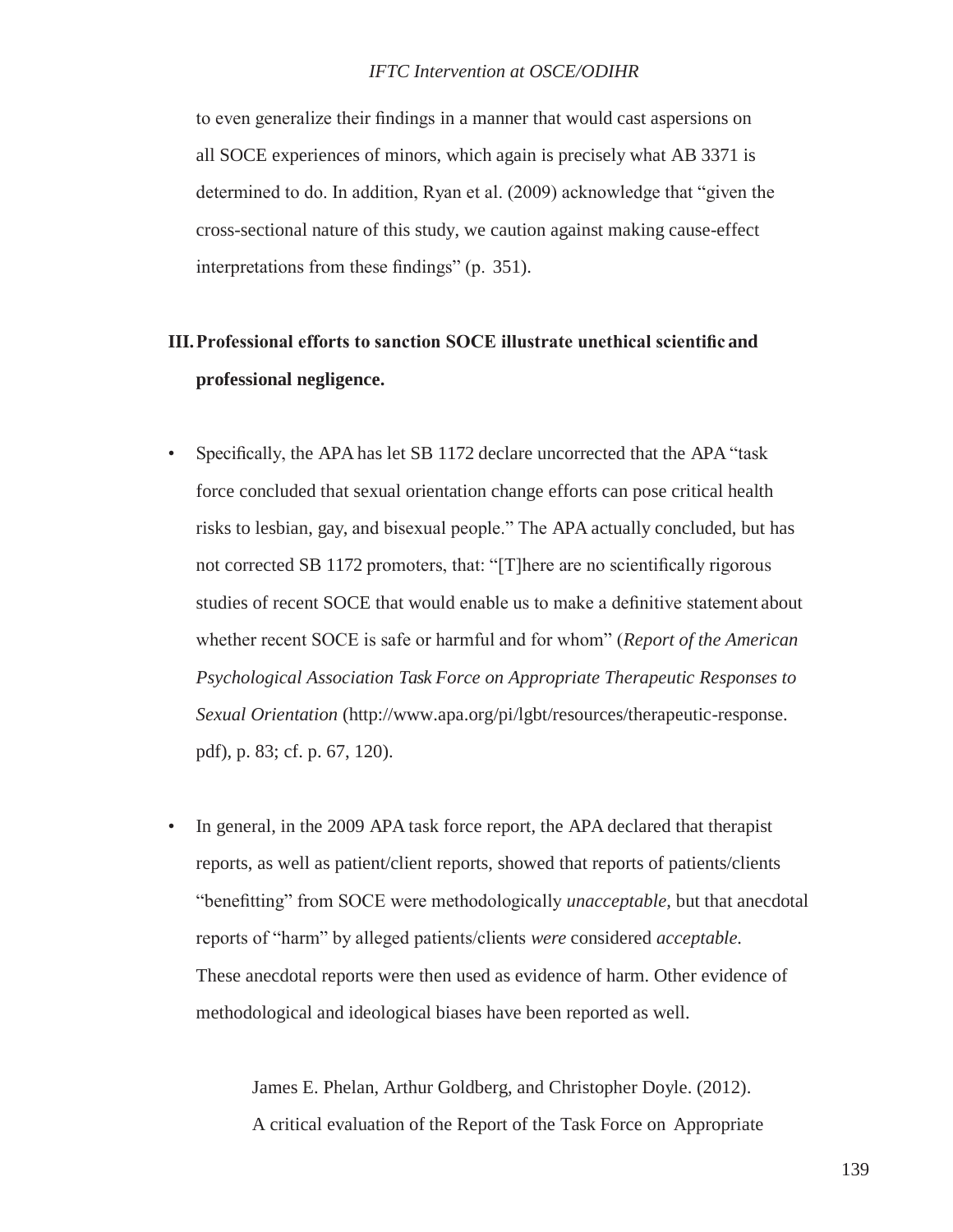Therapeutic Responses to Sexual Orientation, resolutions, and press release. *Journal of Human Sexuality,* 4, 41–69 (cf. [http://narth.com/\).](http://narth.com/)) Christopher H. Rosik. (2012). Did the American Psychological Association's *Report on Appropriate Therapeutic Responses to Sexual Orientation* apply its research standards consistently? A preliminary examination. *Journal of Human Sexuality,* 4, 70–85 (cf. [http://narth.com/\).](http://narth.com/))

- The framers of SB 1172 did not even cite their main source—the APA, one of the biggest foundations of their entire case—correctly. The negligence, if not fraud, cited above concerning the APA and "harm" is an example of unethical scientificprofessional activism that is exhibited by all of the national mental health professions in North America.
- *Every* approach to medical and mental health care has the potential for harmful, or at least unwanted, side effects. And no approach is guaranteed to work for any particular patient or client, even if "taken or used as directed." Lambert (2013) reports that reviews "of the large body of psychotherapy research, whether it concerns broad summaries of the field of outcomes of specific disorders and specific disorders and specific treatments" lead to the conclusion that, while all clients do not report or show benefits, "psychotherapy has proven to be highly effective" (p. 176) for many clients. Unfortunately, research "literature on negative effects" also offers "substantial . . . evidence that psychotherapy can and does harm a portion of those it is intended to help." These include "the relatively consistent portion of adults (5% to 10%) and a shockingly high proportion of children (14% to 24%) who deteriorate while participating in treatment" (p. 192).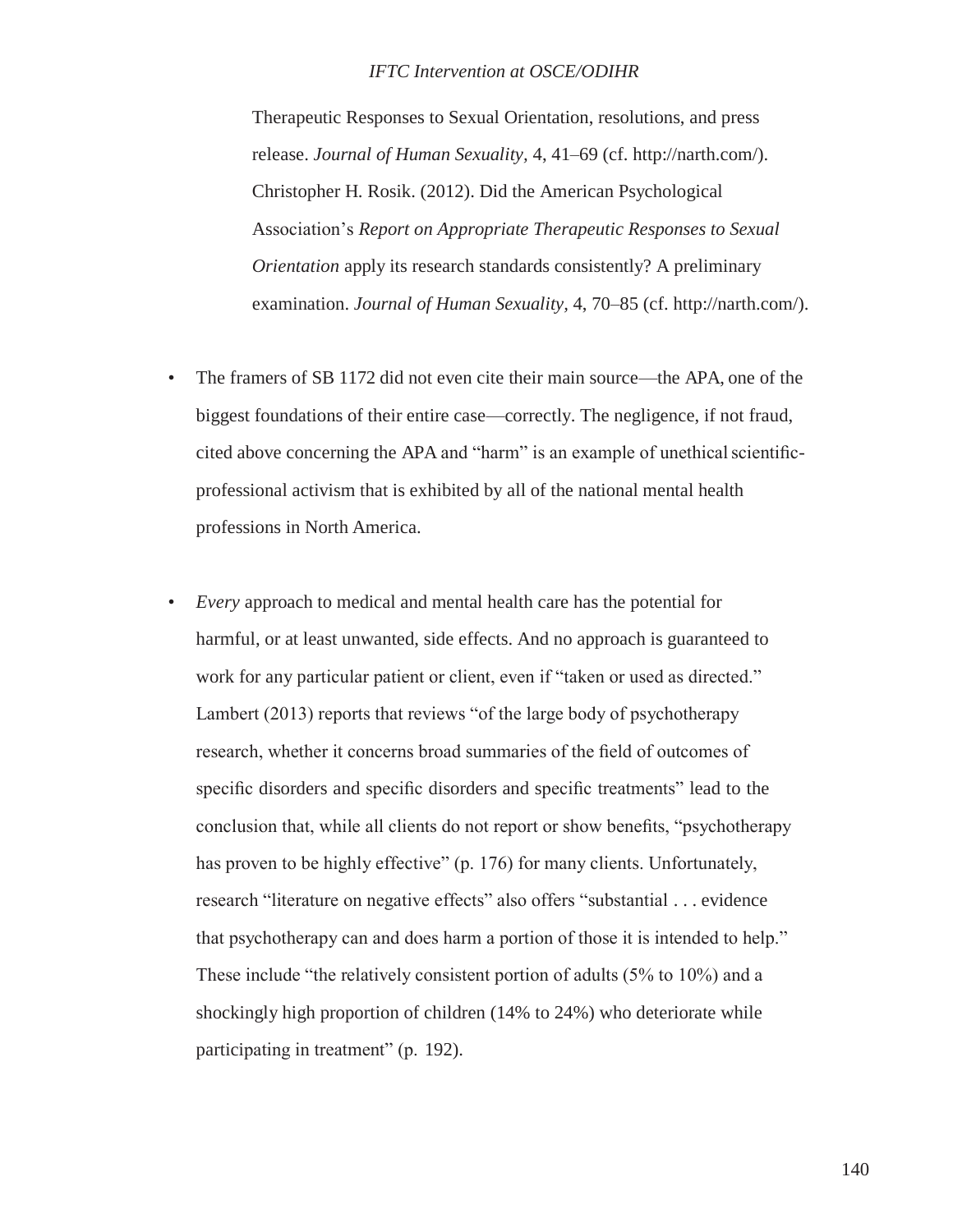Lambert, M. (2013). The efficacy and effectiveness of psychotherapy. In Michael J. Lambert (Ed.), *Bergin and Garfield's Handbook of Psychotherapy and Behavior Change* (6th ed.), pp. 169–218. Hoboken, NJ: Wiley.

- Yet, the APA persistently mentions the "potential for harm" *only* for sexual orientation change efforts (SOCE). On the other hand, Christopher Rosik, PhD, president of the National Association for Research and Therapyof Homosexuality, stated, "Anecdotal stories of harm are no basis from which to ban an entire form of psychological care. If they were, the psychological professions would be completely out of business."
- The APA is in violation of the first point in its own *Ethical Practices and Code of Conduct,* which states: "If psychologists learn of misuse or misrepresentation of their work, they take reasonable steps to correct or minimize the misuse or misrepresentation" (Code of Conduct 1.01, Misuse of Psychologists' Work) [\(http://www.apa.org/ethics/code/principles.pdf\).](http://www.apa.org/ethics/code/principles.pdf))

These examples illustrate two recent incidents of ideologically biased and legally sanctioned intolerance and discrimination toward medical and mental health professionals and minor children and their parents who would choose to be patients or clients of the professionals.

Reports indicate that similar legislation is pending in three additional states in the United States, and the IFTC reported two years ago at this OSCE ODIHR previously in the 2011 HDIM about instances of professional intolerance and discrimination in the United Kingdom and Poland [\(http://www.osce.org/odihr/83505\).](http://www.osce.org/odihr/83505)) Both past and recent

141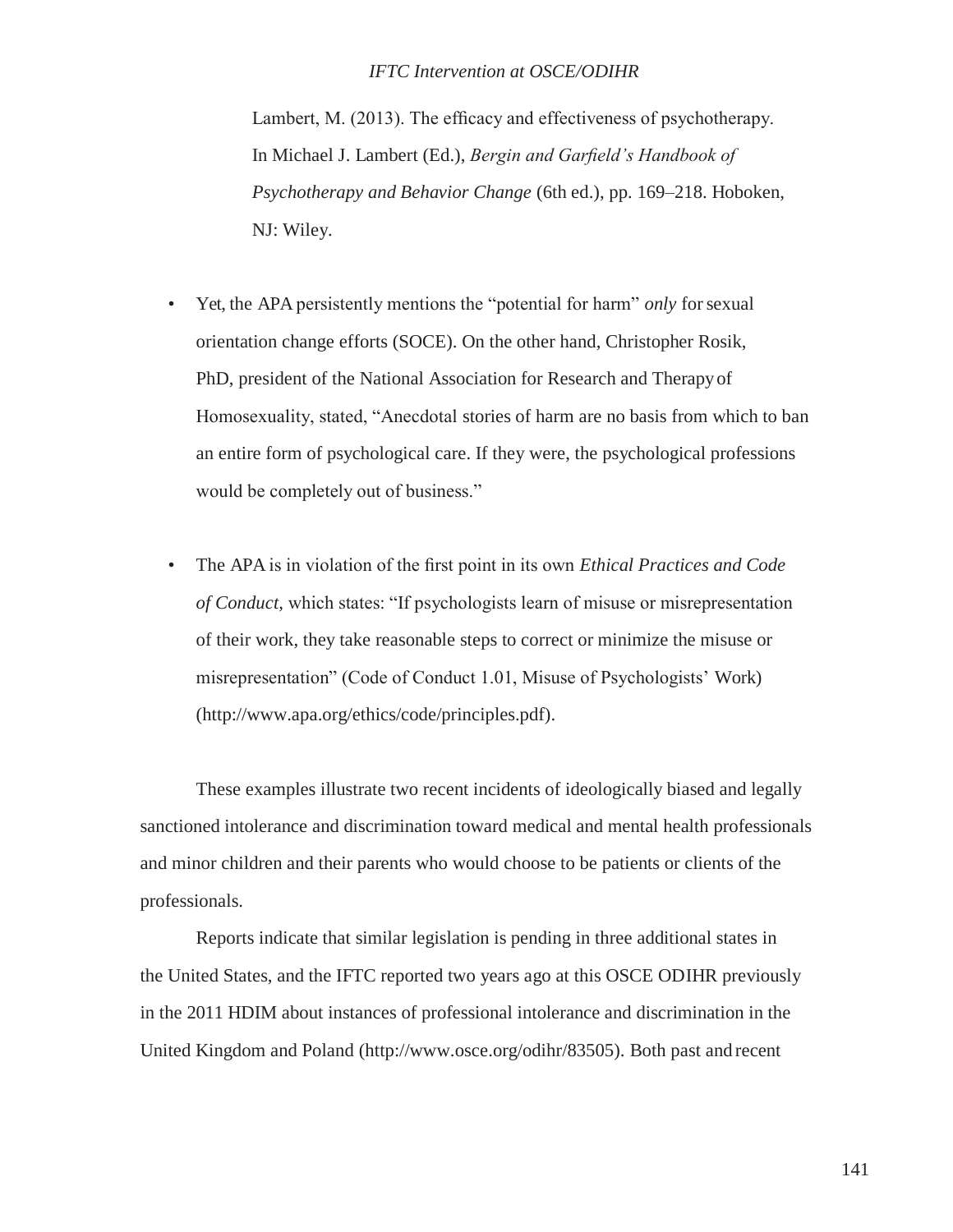instances of legally sanctioned intolerance and discrimination violate a number of rights upheld by the Convention on the Rights of the Child (CRC) [\(http://files.meetup.](http://files.meetup/) com/3480872/Convention%20on%20the%20Rights%20of%20the%20Child%20.pdf). These include the right

- and responsibility that when adults make decisions that affect children, the best interests of children must be the primary concern (CRC, 3, 9, 18, 20, and 21).
- of families to be allowed to direct and guide their children so they can grow and reach their potential, and the responsibility of governments to support them in doing so (CRC, Preamble, 3, 5, 7, 9, 16, and 29).
- of children to procure and share information, form and express their opinions, and otherwise be involved in decision-making appropriate to their level of maturity, especially when adults are making decisions that affect the children's welfare (CRC, 12 and 13).
- of children to think and believe what they want and to practice their religion, and of parents to provide religious and moral guidance to their children (CRC, 2, 14, 29, and 30).
- of children to have access to information that is important to their health and wellbeing and the responsibility of governments to encourage mass media—radio, television, newspapers, and Internet content sources—to provide information that children can understand and to not promote materials that could harm children (CRC, 17, 19 and 23).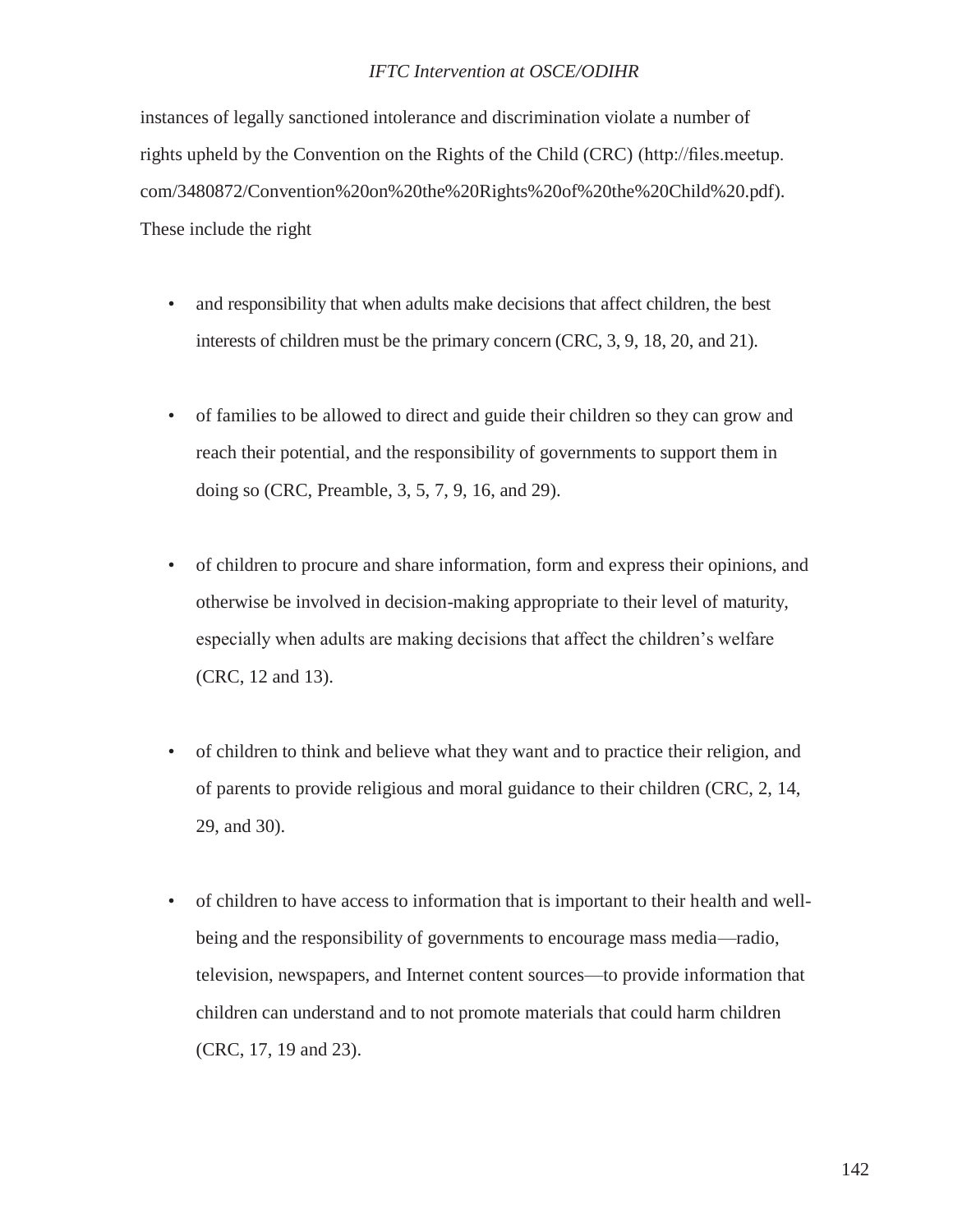- of parents to provide appropriate guidance to their children, and the responsibility of governments to provide support services to parents in doing so (CRC, Preamble, 18).
- of children to an education that would develop their personality, talents, and abilities to the fullest (CRC, 18, 23, 28, and 29).

Such laws also violate a number of the rights upheld by the Universal Declaration of Human Rights (UDHR) [\(http://www.un.org/en/documents/udhr/](http://www.un.org/en/documents/udhr/) index.shtml#a11). These include the right of adults, as well as children, to

- freedom for the full development of one's human personality (UDHR, 26).
- medical care and necessary social services (UDHR, 25).
- freedom of thought, conscience, and religion (UDHR, 18).
- freedom of opinion and expression, which includes the freedom to hold opinions without interference and to seek, receive, and impart information and ideas through any media (UDHR, 19).
- the protection of the law against arbitrary interference with one's privacy or family and attacks on one's honor and reputation (UDHR, 12).

### **We therefore recommend to OSCE Participating States:**

In light of the aforementioned fundamental rights upheld by the Convention on the Rights of the Child and the Universal Declaration of Human Rights: